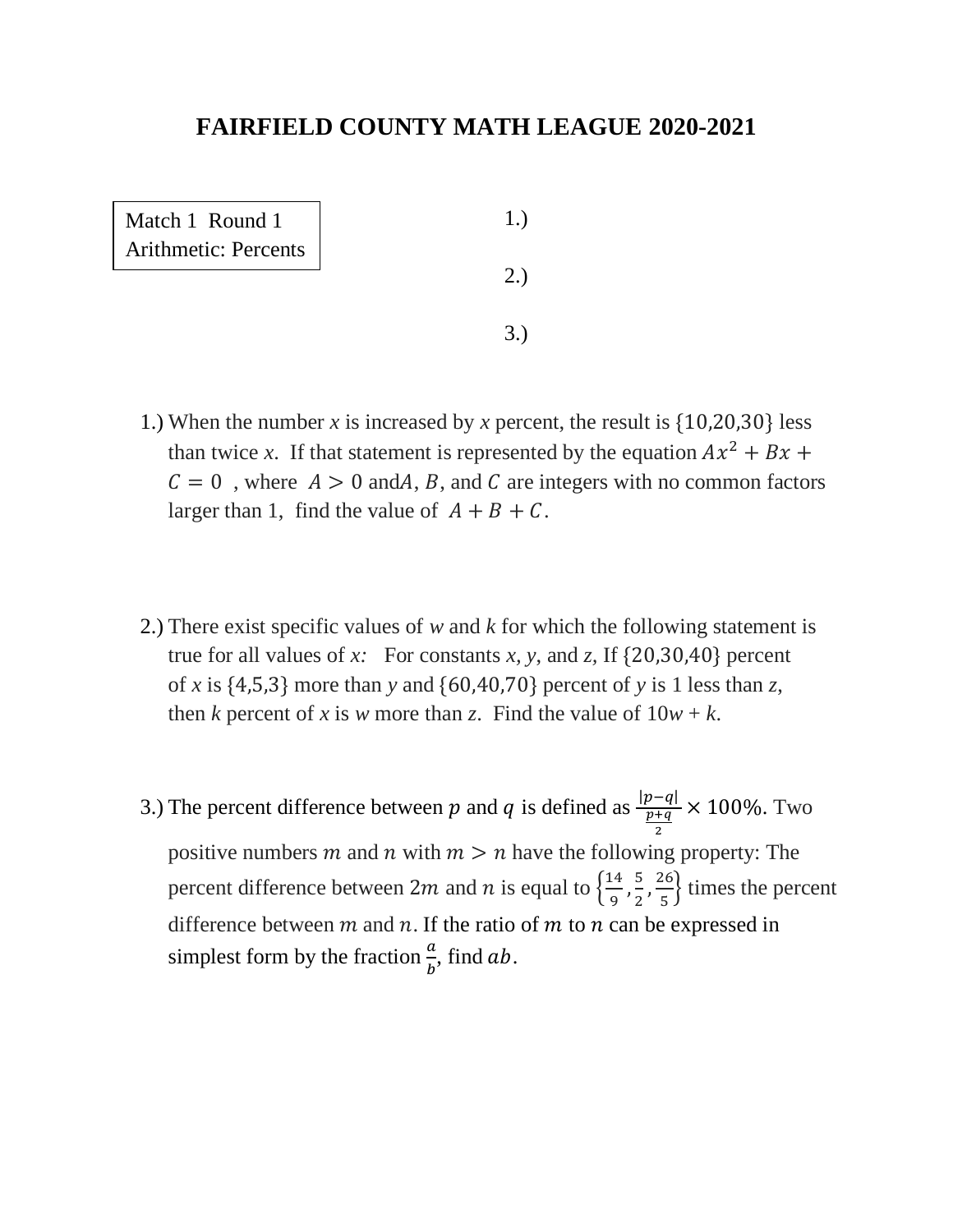| Match 1 Round 2<br>Algebra 1: Equations | 1.) |
|-----------------------------------------|-----|
|                                         | 2.) |
|                                         |     |

- 1.) If  $x = \{4,3,5\}$  is a solution to the equation  $(862A)x 45987 = 749A$  for some constant  $A$ , find the value of  $A$  rounded to the nearest integer.
- 2.) Find the nonzero value of k such that the equation  $(x + \{3,4,5\})(x^2 + k) =$  $x^3$  has only one solution for x.
- 3.) For how many integer pairs  $(a, b)$  is  $\{4,5,2\}$  $a 3b = 1$  and  $0 \le a + b \le b$ 2020?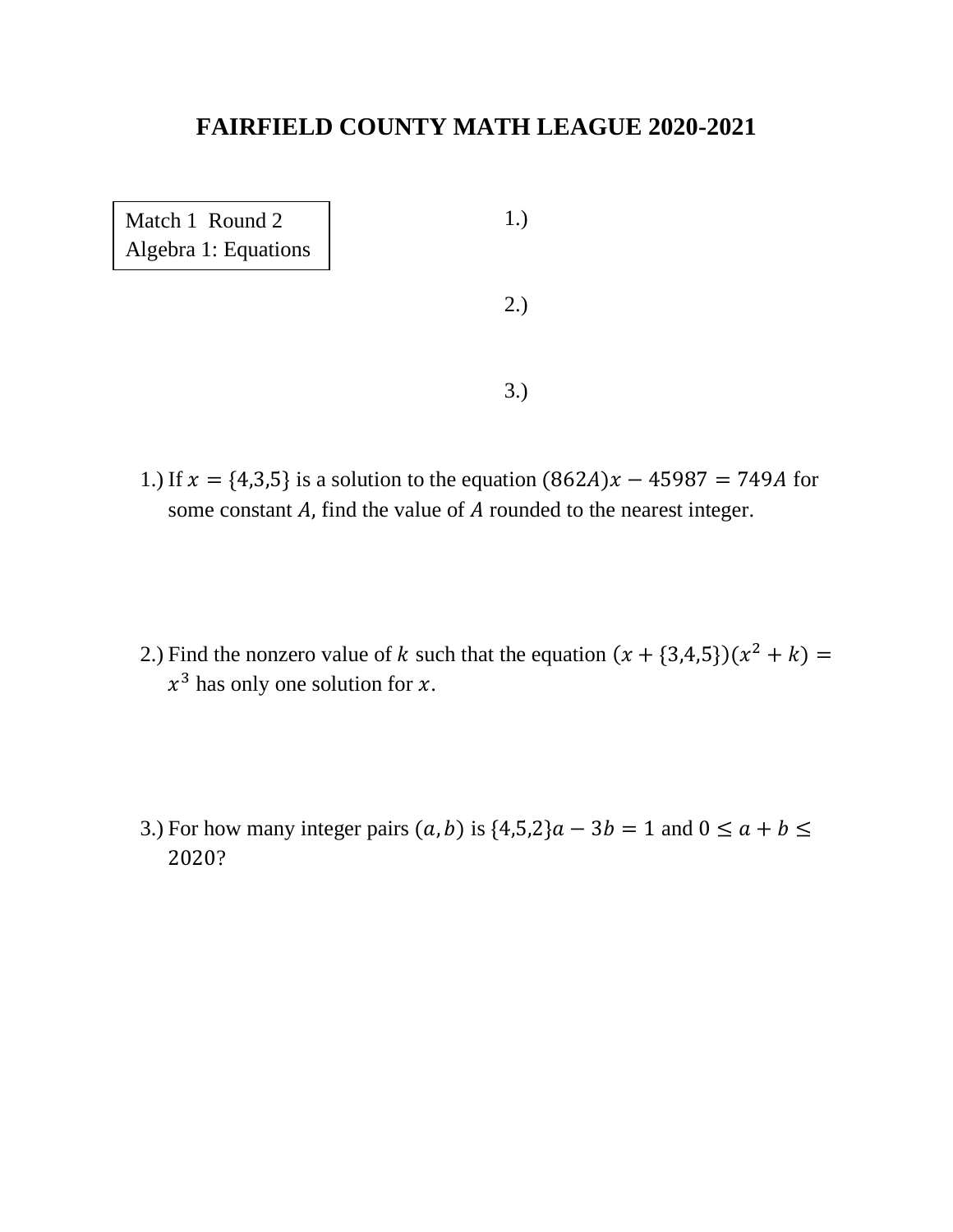| Match 1 Round 3<br>Geometry: Triangles & | 1.  |
|------------------------------------------|-----|
| Quadrilaterals                           | 2.7 |
|                                          |     |
|                                          |     |

- 3.)
- 1.) An isosceles trapezoid has an area of {21,14,40}, a height of {3,2,4}, and one base of length {10,9,14}. If the perimeter of the trapezoid is  $a + b\sqrt{c}$ where  $a, b$ , and  $c$  are positive integers and  $c$  has no perfect square factors greater than 1, find  $a + b + c$ .
- 2.) What is the perimeter of a rectangle with a diagonal of length {6,8,11} and an area of {14,18,24}?
- 3.) A right rectangular pyramid has two lateral faces with a vertex angle of 90 degrees and two lateral faces with a vertex angle of 60 degrees. If the base of the pyramid has an area of  $\{400\sqrt{2}, 576\sqrt{2}, 256\sqrt{2}\}$ , find the height of the pyramid.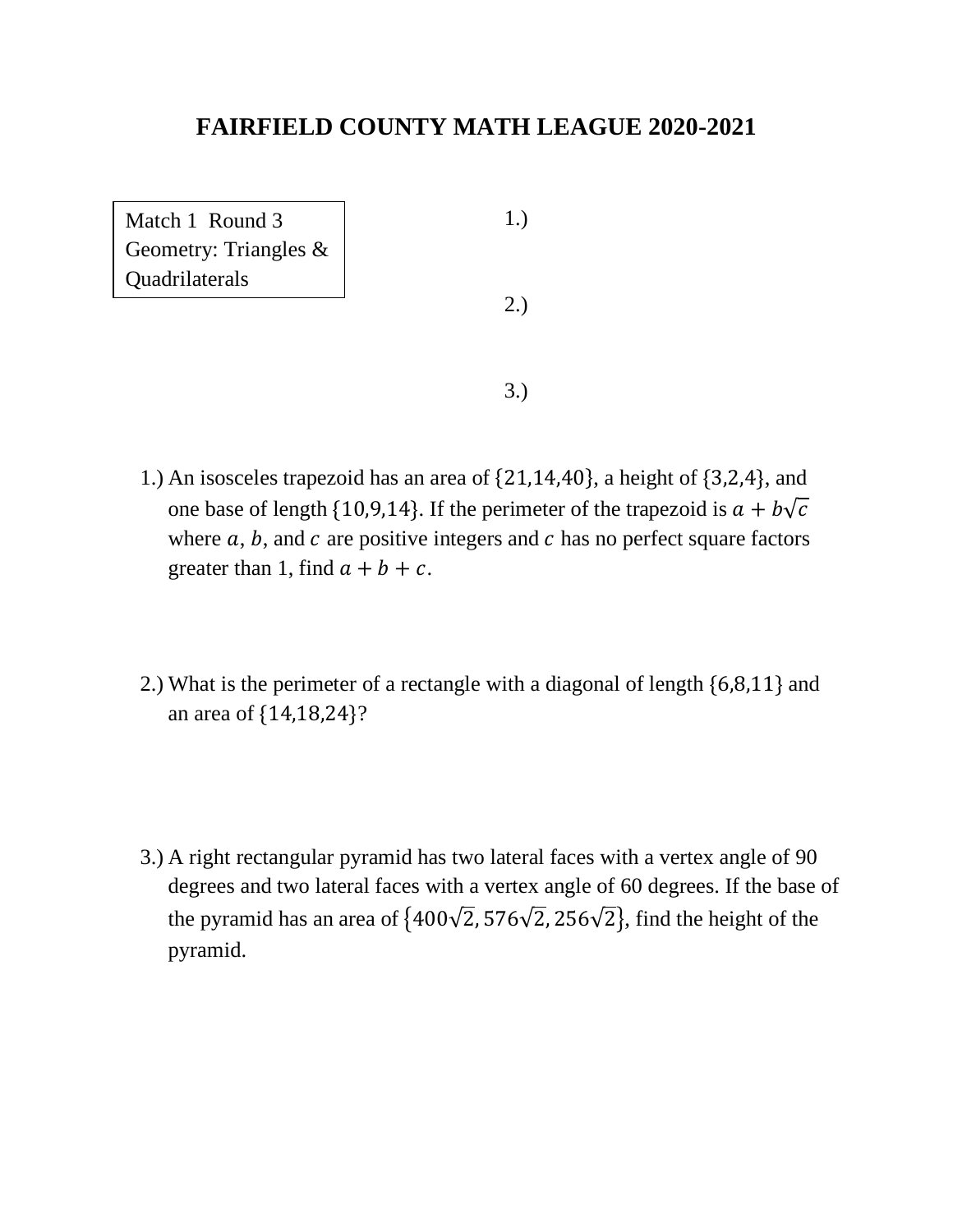Match 1 Round 4 Algebra 2: Simultaneous Equations

1.)

2.)

3.)

- 1.) For a concert, tickets cost \$68 for an adult and \$31 for a child. For a particular group of {12, 14, 16} people, the cost of the tickets is {\$668, \$767, \$866}. How many adults are in the group?
- 2.) The graphs of  $y = 4x x^2$  and  $y = kx^2$ , where k is a positive constant, intersect at points M and N. If the slope between M and N is  $\left\{\frac{3}{5}\right\}$  $\frac{3}{5}, \frac{2}{3}$  $\frac{2}{3}, \frac{1}{2}$  $\frac{1}{2}$ , then the value of k can be written as  $\frac{a}{b}$  where a and b are relatively prime integers and  $b > 0$ . Find  $a + b$ .
- 3.) The ordered pair  $\left\{ \left(2, \frac{17}{2}\right) \right\}$  $\frac{17}{3}$ ,  $\left(-1,\frac{5}{12}\right)$ ,  $\left(1,\frac{13}{6}\right)$  $\left\{\frac{15}{6}\right\}$  is one of infinite solutions of the system {  $4x - Ay = -9$  $\begin{aligned} Ax + 2y &= C \end{aligned}$  for constants A, B, and C. Find  $|ABC|$ .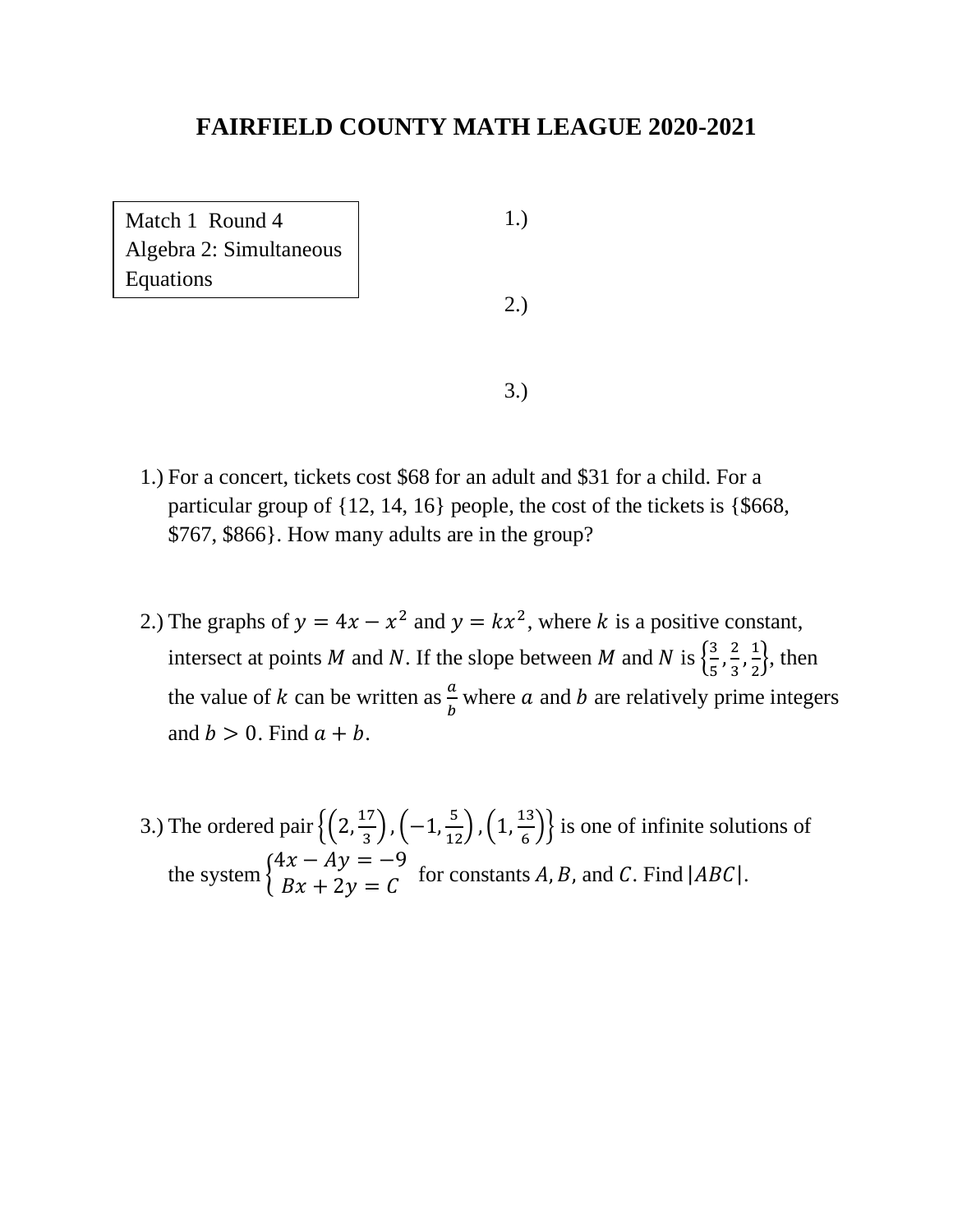Match 1 Round 5 Precalculus: Right Triangle **Trigonometry** 

1.)

2.)

3.)

- 1.) In right triangle *ABC* with right angle C, if  $tan(A) = \{7,5,3\}$ , then  $cos(B)$ can be expressed in simplest radical form as  $\frac{x\sqrt{y}}{z}$  where x, y, and z are integers. Find  $x + y + z$ .
- 2.) Consider right triangle  $ABC$  with right angle A. If the hypotenuse has a length of  $\{2\sqrt{5}, 2\sqrt{13}, 10\}$  units and the value of tan  $(B)$  has the same value as the area of the triangle in square units, find the area of the triangle in square units.
- 3.) You are standing on a straight road. You see a balloon being released from a point on the road, and a little later, at time  $t_1$ , the balloon has risen vertically, and the sine of the angle of elevation from the ground where you stand to the balloon is  $\frac{4}{5}$ . You run along the road in the direction away from the launch point and stop at time  $t_2$ , and find that the distance you ran is twice the height the balloon has climbed since  $t_1$ . The tangent of the new angle of elevation from the ground where you stand to the balloon is  $\frac{16}{27}$  $\frac{16}{27}, \frac{4}{7}$  $\frac{4}{7}, \frac{24}{43}$ . If the height of the balloon at  $t_1$  is  $h_1$  and the height of the balloon at  $t_2$  is  $h_2$ , find  $\frac{h_2}{h}$  $h_1$ .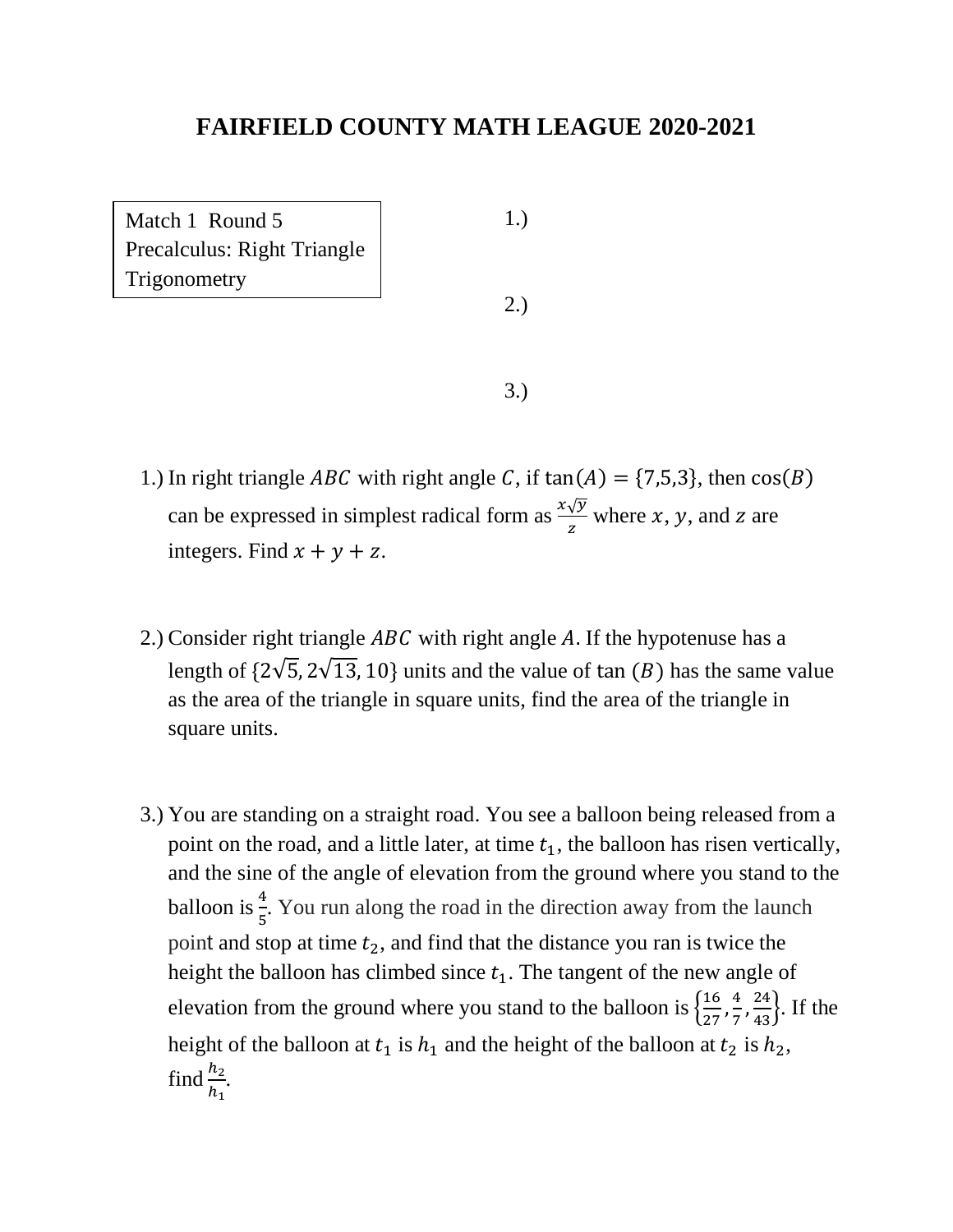Match 1 Round 6 Miscellaneous: Coordinate **Geometry** 

1.)

2.)

3.)

- 1.) A straight line intersects the *x*-axis at {(4,0), (6,0), (10,0)} and the *y*-axis at  $\{(0,8), (0,2), (0,6)\}.$  The equation of the line is  $Ax + By = C$ , where A, B, and  $C$  are integers,  $A > 0$ , and the only positive integer that divides all of  $A, B, C$  is 1. Find  $A + B + C$ .
- 2.) The point P with coordinates  $\{(10, 5), (11, 7), (12, 9)\}\$ is reflected across the line  $y = 2x$  to make the new point P'. Find the sum of the coordinates of  $P'$ .
- 3.) A circle centered at the origin with an area of  $\{75\pi, 18\pi, 80\pi\}$  is tangent to the line  $4x + 3y = k$ , where k is a constant. Find the value of  $k^2$ .